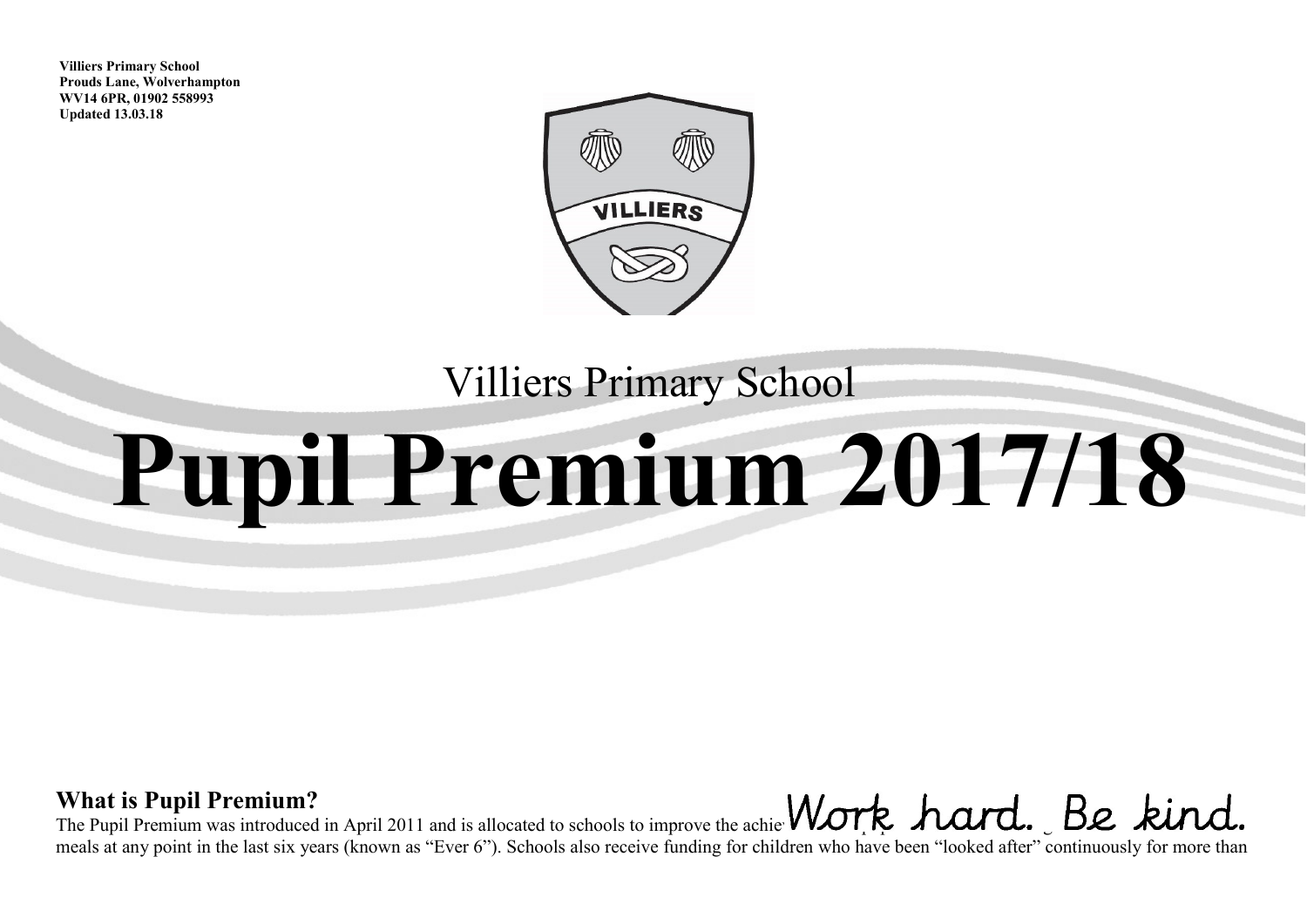six months, and children of service personnel. These children are now classified as "disadvantaged".

#### **Why has it been introduced?**

The Government believes that the Pupil Premium (which is additional to main school funding) is the best way to address the current underlying inequalities by ensuring that funding to tackle disadvantage reaches pupils who need it most.

#### **Who decides how the money is spent?**

In most cases the Pupil Premium is paid directly to schools, allocated to them for every pupil who receives free school meals. Schools decide how to use the funding, as they are the best placed to assess what their pupils need.

#### **How are Schools accountable for the spending of Pupil Premium?**

Ofsted stated in their report Pupil Premium Update 2014. That "Routinely, good and outstanding schools demonstrate unwavering commitment to closing the attainment gap. They target interventions forensically and have robust tracking systems in place to establish what is making a difference and what is not". School leaders must make sure that eligible pupils make faster progress than non-eligible pupils". It is our responsibility to make a difference! We are also mindful that the report states that the school should never confuse pupil premium funding with low ability and must support pupils of all levels of ability to achieve the highest levels.

Villiers ensures class teachers, phase leaders and subject leaders know which pupils are eligible for Pupil Premium so they can take responsibility for accelerating progress and accountability is shared across the school.

### **Pupil premium strategy statement: Villiers Primary School**

**1. Summary information**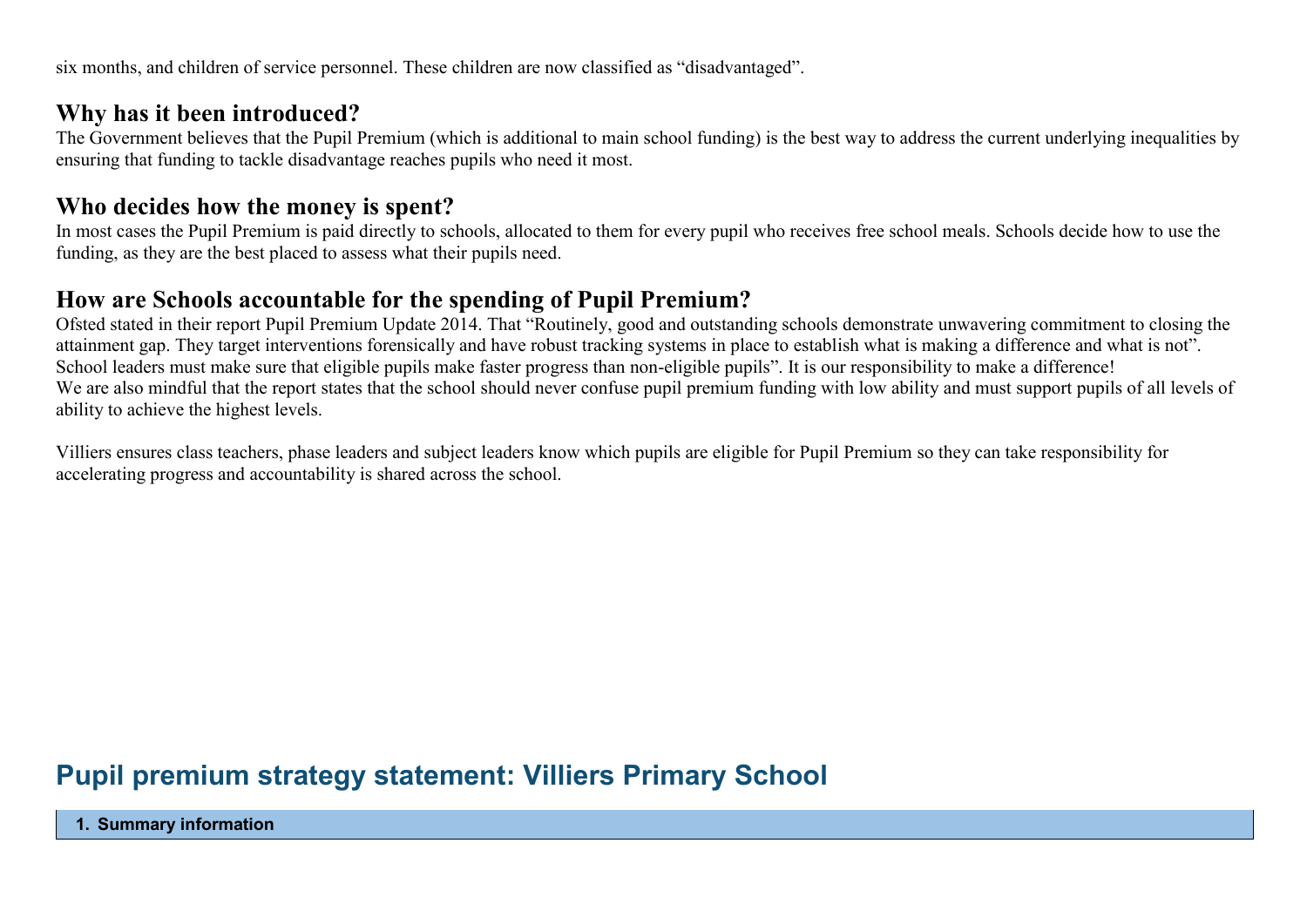| ∣ School               |             | <b>Villiers Primary School</b>       |          |                                                |                        |  |
|------------------------|-------------|--------------------------------------|----------|------------------------------------------------|------------------------|--|
| Academic Year          | 2017/<br>18 | <b>Total PP budget</b>               | £222,340 | Date of most recent PP Review                  | Internal- July<br>2017 |  |
| Total number of pupils | 610         | Percentage of pupils eligible for PP | 18%      | Date for next internal review of this strategy | March 2018             |  |

| 2. Current attainment at KS2                                       |                              |                                               |
|--------------------------------------------------------------------|------------------------------|-----------------------------------------------|
|                                                                    | Pupils eligible for PP (VPS) | Pupils not eligible for PP (national average) |
| % achieving expected standard in reading, writing and maths        | 42%                          | 60%                                           |
| % achieving expected standard in reading                           | 68%                          | 60%                                           |
| % achieving expected standard in writing                           | 77%                          | 66%%                                          |
| % achieving expected standard in maths                             | 58%                          | 63%                                           |
| % achieving expected standard in grammar, punctuation and spelling | 52%                          | 78%                                           |
| Progress score in reading                                          | 4.7                          |                                               |
| Progress score in writing                                          | 4.5                          |                                               |
| Progress score in maths                                            | 2.8                          |                                               |
| <b>Current attainment at KS1</b>                                   |                              |                                               |
| % achieving expected standard in reading                           | 74%                          | 78%                                           |
| % achieving expected standard in writing                           | 74%                          | 70%                                           |
| % achieving expected standard in maths                             | 68%                          | 77%                                           |
| % achieving standard in Year 1 phonics screening                   | 83%                          | 70%                                           |

|    | 3. Barriers to future attainment (for pupils eligible for PP, including high ability)                       |
|----|-------------------------------------------------------------------------------------------------------------|
|    | In-school barriers (issues to be addressed in school, such as poor oral language skills)                    |
| А. | On entry to the school, only 12.5% of pupils were working at expected levels.                               |
| В. | The numbers of EAL pupils, arriving with no English, in the school has increased over the last three years. |
| C. | Behaviour issues for a small group of PP pupils are having detrimental effect on their academic progress.   |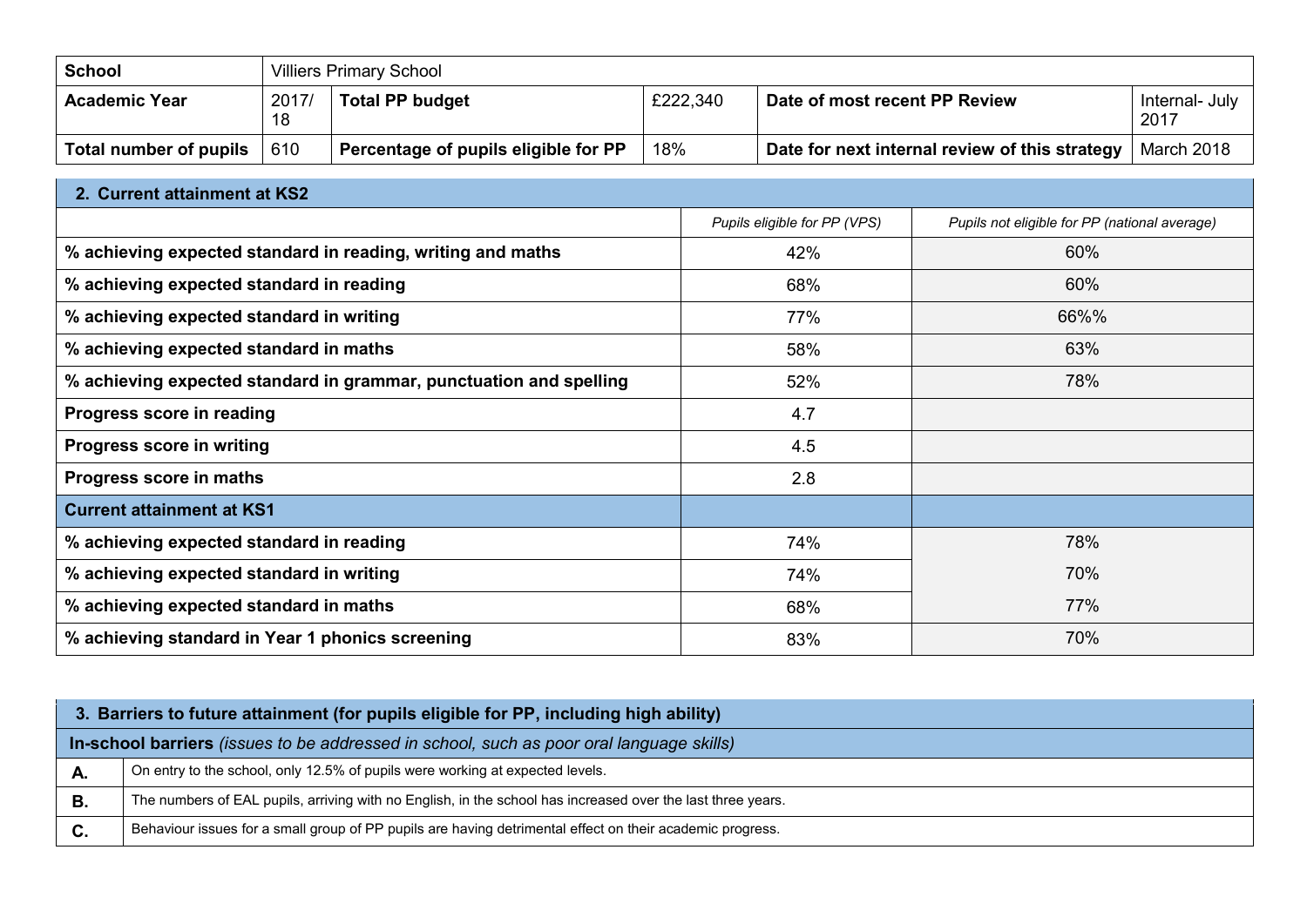| External barriers (issues which also require action outside school, such as low attendance rates) |                                                                                  |                                                                                                                                                                                                                                                                             |  |  |  |
|---------------------------------------------------------------------------------------------------|----------------------------------------------------------------------------------|-----------------------------------------------------------------------------------------------------------------------------------------------------------------------------------------------------------------------------------------------------------------------------|--|--|--|
| D.                                                                                                | Parental engagement can be low                                                   |                                                                                                                                                                                                                                                                             |  |  |  |
|                                                                                                   | 4. Desired outcomes                                                              |                                                                                                                                                                                                                                                                             |  |  |  |
|                                                                                                   | Desired outcomes and how they will be measured                                   | Success criteria                                                                                                                                                                                                                                                            |  |  |  |
| А.                                                                                                | Improved attainment and progress in Mathematics                                  | Percentage of pupils eligible for PP achieving expected standard and<br>working at greater depth is in line with national average for non-<br>disadvantaged pupils achieving the expected standard and working at<br>greater depth.                                         |  |  |  |
| <b>B.</b>                                                                                         | Improve attainment and progress in Reading                                       | Percentage of pupils eligible for PP achieving expected standard and<br>working at greater depth is in line with national average for non-<br>disadvantaged pupils achieving the expected standard and working at<br>greater depth.                                         |  |  |  |
| C.                                                                                                | Improved attainment and progress in Writing                                      | Percentage of pupils eligible for PP achieving expected standard and<br>working at greater depth is in line with national average for non-<br>disadvantaged pupils achieving the expected standard and working at<br>greater depth.                                         |  |  |  |
| D.                                                                                                | Support pupils through use of teaching assistants to work with small groups      | Analysis of data shows positive impact of teaching assistants in whole<br>class lessons and interventions.                                                                                                                                                                  |  |  |  |
| Е.                                                                                                | Problem behaviour across the school addressed                                    | Fewer behaviour incidents recorded for these pupils on the school<br>system (without changing recording practices or standards).                                                                                                                                            |  |  |  |
| F.                                                                                                | Improve wellbeing of pupils                                                      | Pupil questionnaires used at the beginning and end of interventions<br>show an increase in wellbeing.<br>Pupils report that they feel supported and know who they can speak to if<br>they have a problem.                                                                   |  |  |  |
| G.                                                                                                | Improve parental involvement                                                     | Attendance of parents at events (including parent evening, workshops,<br>coffee mornings and community events) is in line with the percentage of<br>parents of children not entitled to PP attending events.<br>Parents of children receiving PP are represented on the PTA |  |  |  |
| H.                                                                                                | Improved oral language skills in reception (and improve phonics outcomes in KS1) | Pupils eligible for PP in Reception class make rapid progress by the end<br>of the year so that the percentage of pupils eligible for PP meeting age<br>related expectations is in line with national percentage.                                                           |  |  |  |
| I.                                                                                                | Improved progress for high attaining pupils                                      | Pupils eligible for PP identified as high ability make as much progress as<br>'other' pupils identified as high ability, across Key Stage 2 in maths,<br>reading and writing. Measured in Y4, 5 and 6 by teacher assessments<br>and successful moderation practices         |  |  |  |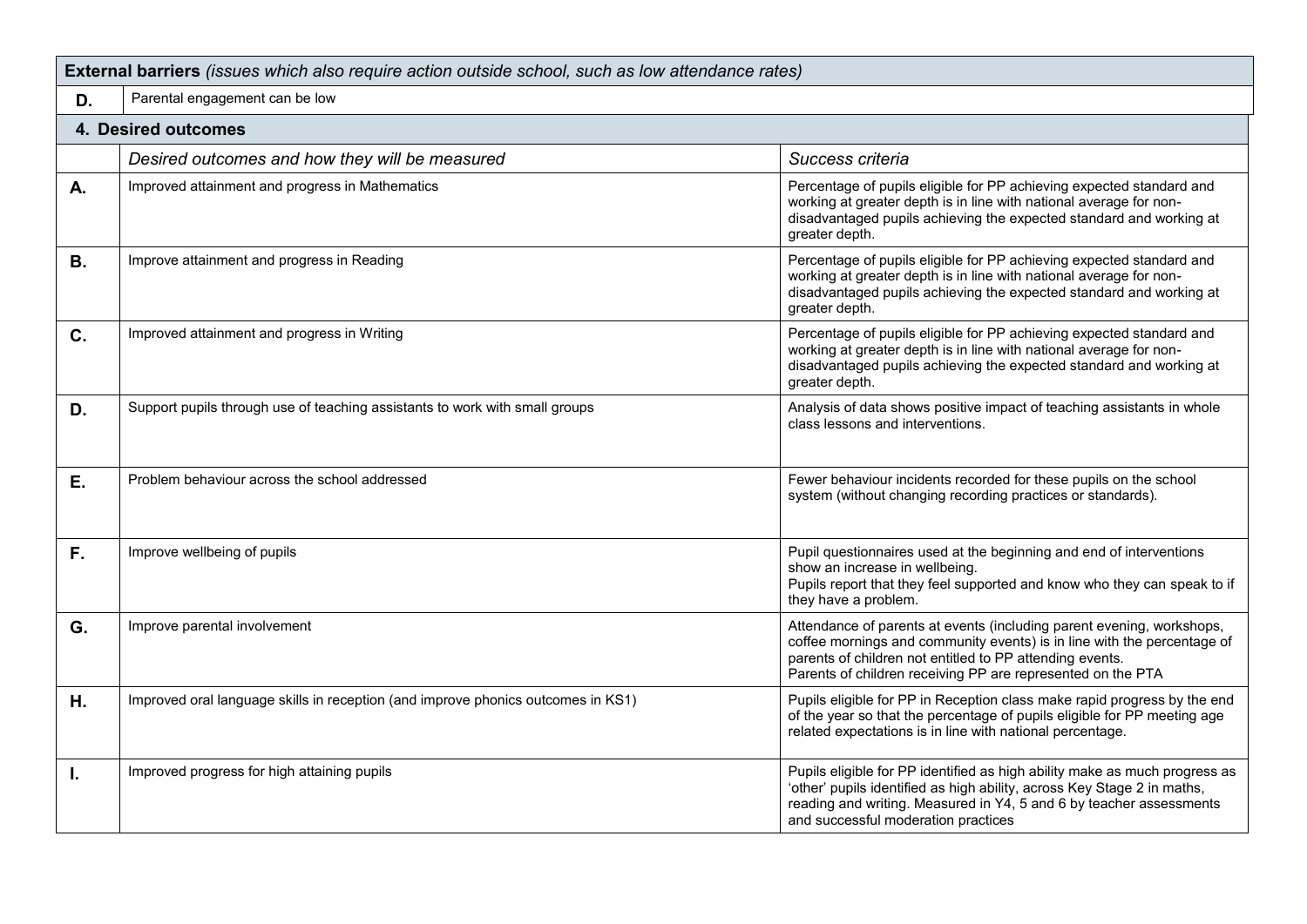| J. | Increased participation in extra curricula activities through sports coach, music tuition and after school<br>clubs | Increased number of children accessing Extra curricula activities are PP<br>children                                                                         |
|----|---------------------------------------------------------------------------------------------------------------------|--------------------------------------------------------------------------------------------------------------------------------------------------------------|
| Κ. | Increased attendance rates                                                                                          | Attendance of PP children meets the school target of 95%                                                                                                     |
|    | Improved outcomes for PP pupils through carefully targeted interventions and provision mapping.                     | Interventions improve outcomes of PP pupils. Tracking of interventions<br>shows that PP pupils are making progress and are in line with national<br>average. |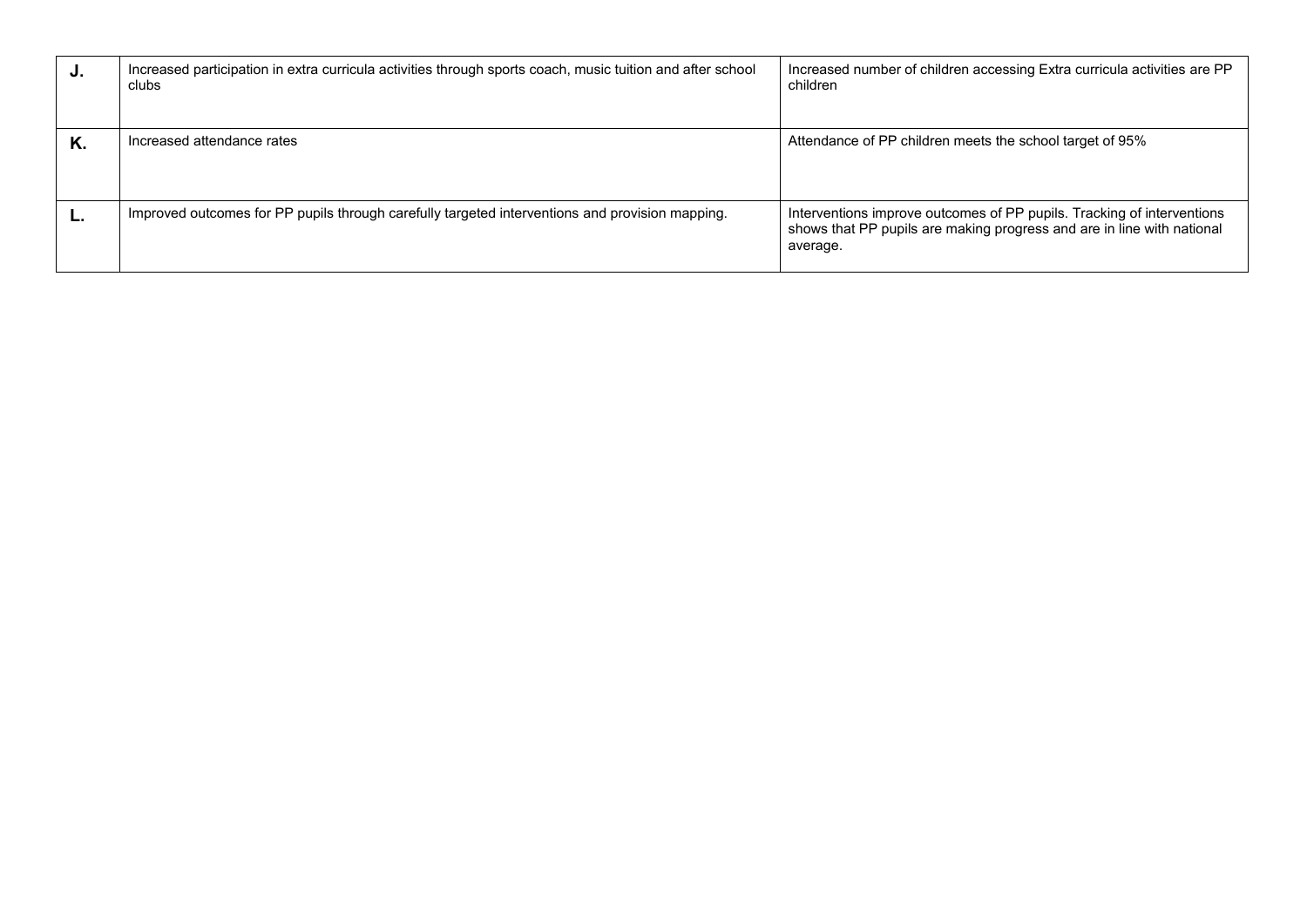| 5. Planned expenditure                             |                                                                       |                                                                                                                                                                                                                                                                                                                                                                                                     |                                                                                                                                                                                 |                   |                                            |
|----------------------------------------------------|-----------------------------------------------------------------------|-----------------------------------------------------------------------------------------------------------------------------------------------------------------------------------------------------------------------------------------------------------------------------------------------------------------------------------------------------------------------------------------------------|---------------------------------------------------------------------------------------------------------------------------------------------------------------------------------|-------------------|--------------------------------------------|
| Academic year                                      | 2017/18                                                               |                                                                                                                                                                                                                                                                                                                                                                                                     |                                                                                                                                                                                 |                   |                                            |
|                                                    | support and support whole school strategies.                          | The three headings below enable schools to demonstrate how they are using the pupil premium to improve classroom pedagogy, provide targeted                                                                                                                                                                                                                                                         |                                                                                                                                                                                 |                   |                                            |
| i. Quality of teaching for all                     |                                                                       |                                                                                                                                                                                                                                                                                                                                                                                                     |                                                                                                                                                                                 |                   |                                            |
| <b>Desired outcome</b>                             | Chosen action /<br>approach                                           | What is the evidence and rationale<br>for this choice?                                                                                                                                                                                                                                                                                                                                              | How will you ensure it is<br>implemented well?                                                                                                                                  | <b>Staff lead</b> | When will you<br>review<br>implementation? |
| Improved attainment and<br>progress in Mathematics | Introduce the mastery<br>approach to teaching<br>Maths Staff training | Research by the Education Endowment<br>Foundation concluded that mastery<br>approaches can make up to 5 months<br>progress over the course of a school year<br>compared to traditional approaches. Mastery<br>learning is a good strategy for narrowing the<br>gap between higher and lower attaining<br>pupils.                                                                                    | Use INSET day to deliver training.<br>Peer observations to embed learning<br>Monitoring by SMT through lesson<br>observations and data analysis.<br>Embedded into Maths Policy. | <b>HC</b>         | <b>July 2018</b>                           |
| Improve attainment and<br>progress in Reading      | Ensure all staff are trained<br>in RWI and Guided reading             | Research reported in 'Reading the Next<br>Step' published by the DFE says that adults<br>with good Literacy skills (the equivalent of a<br>good English Language GCSE or better) as<br>much more likely to be in employment than<br>those with lower levels of Literacy. 83%<br>compared to 55%. We aim to promote<br>Literacy for life by ensuring children engage<br>and excel in reading lesson. | Use INSET to deliver training.<br>Peer observations to embed learning<br>Monitoring by SMT through lesson<br>observations and data analysis.<br>Embedded into Reading Policy.   | <b>AR</b>         | <b>July 2018</b>                           |
| Improved attainment and<br>progress in Writing     | All staff will have talk for<br>writing training                      | Research reported in 'Reading the Next<br>Step' published by the DFE says that adults<br>with good Literacy skills (the equivalent of a<br>good English Language GCSE or better) as<br>much more likely to be in employment than<br>those with lower levels of Literacy. 83%<br>compared to 55%.                                                                                                    | Use INSET to deliver training.<br>Peer observations to embed learning<br>Monitoring by SMT through lesson<br>observations and data analysis.                                    | <b>AR</b>         | <b>July 2018</b>                           |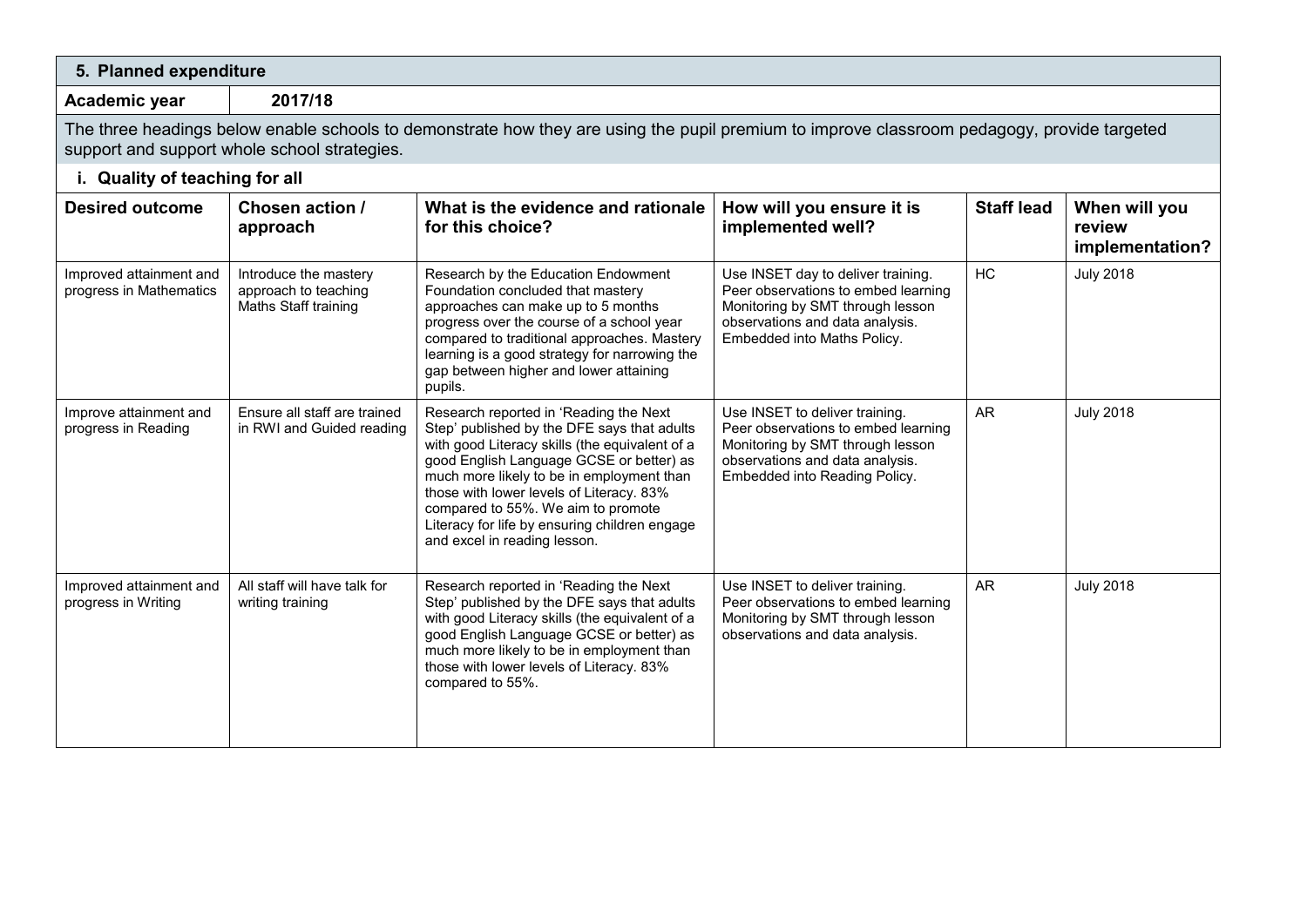| Support pupils through<br>use of teaching<br>assistants to work with<br>small groups | Teaching assistants<br>support small groups within<br>classes during Maths and<br>English<br>Teaching assistants run<br><b>English and Maths</b><br>interventions for pupils in<br>groups or one to one. | Research by EEF has shown that teaching<br>assistants have a positive impact on learning<br>when they provided one to one and small<br>group support.                                                                                               | Organise timetables to allow sufficient<br>time for interventions<br>Provision map highlights pupils<br>Measurable interventions (baseline<br>and outcomes tracked)<br>Monitoring of intervention to assess<br>impact                                               | LW                         | <b>July 2018</b>                           |
|--------------------------------------------------------------------------------------|----------------------------------------------------------------------------------------------------------------------------------------------------------------------------------------------------------|-----------------------------------------------------------------------------------------------------------------------------------------------------------------------------------------------------------------------------------------------------|---------------------------------------------------------------------------------------------------------------------------------------------------------------------------------------------------------------------------------------------------------------------|----------------------------|--------------------------------------------|
|                                                                                      |                                                                                                                                                                                                          |                                                                                                                                                                                                                                                     |                                                                                                                                                                                                                                                                     | <b>Total budgeted cost</b> | £162,235                                   |
| ii. Targeted support                                                                 |                                                                                                                                                                                                          |                                                                                                                                                                                                                                                     |                                                                                                                                                                                                                                                                     |                            |                                            |
| <b>Desired outcome</b>                                                               | <b>Chosen</b><br>action/approach                                                                                                                                                                         | What is the evidence and rationale<br>for this choice?                                                                                                                                                                                              | How will you ensure it is<br>implemented well?                                                                                                                                                                                                                      | <b>Staff lead</b>          | When will you<br>review<br>implementation? |
| Problem behaviour<br>across the school<br>addressed                                  | Pastoral team w                                                                                                                                                                                          | The EEF Toolkit suggests that targeted<br>interventions matched to specific students<br>with particular needs or behavioural issues<br>can be effective, especially for older pupils.                                                               | Ensure identification of target pupils is<br>fair, transparent and properly<br>recorded.<br>Monitor behaviour but also monitor<br>whether improvements in behaviour<br>translate into improved attainment<br>through data analysis.                                 | <b>AR</b>                  | <b>July 2018</b>                           |
| Improve wellbeing of<br>pupils                                                       | Employing family liaison<br>team to run interventions<br>and to address pupil<br>wellbeing needs<br><b>Educational Psychologist</b><br>to identify and advise on<br>needs of children                    | Support groups where children are able to<br>share their experience with others can lead<br>to new and more effective ways of coping<br>(Black, 1998). EEF research found that these<br>interventions impact positively on<br>disadvantaged pupils. | Ensure identification of target pupils is<br>fair, transparent and properly<br>recorded.<br>Monitor invention groups but also<br>monitor whether improvements in<br>wellbeing translate into improved<br>attainment through data analysis.<br>Pupil questionnaires. | SK/SB/DC/M                 | <b>July 2018</b>                           |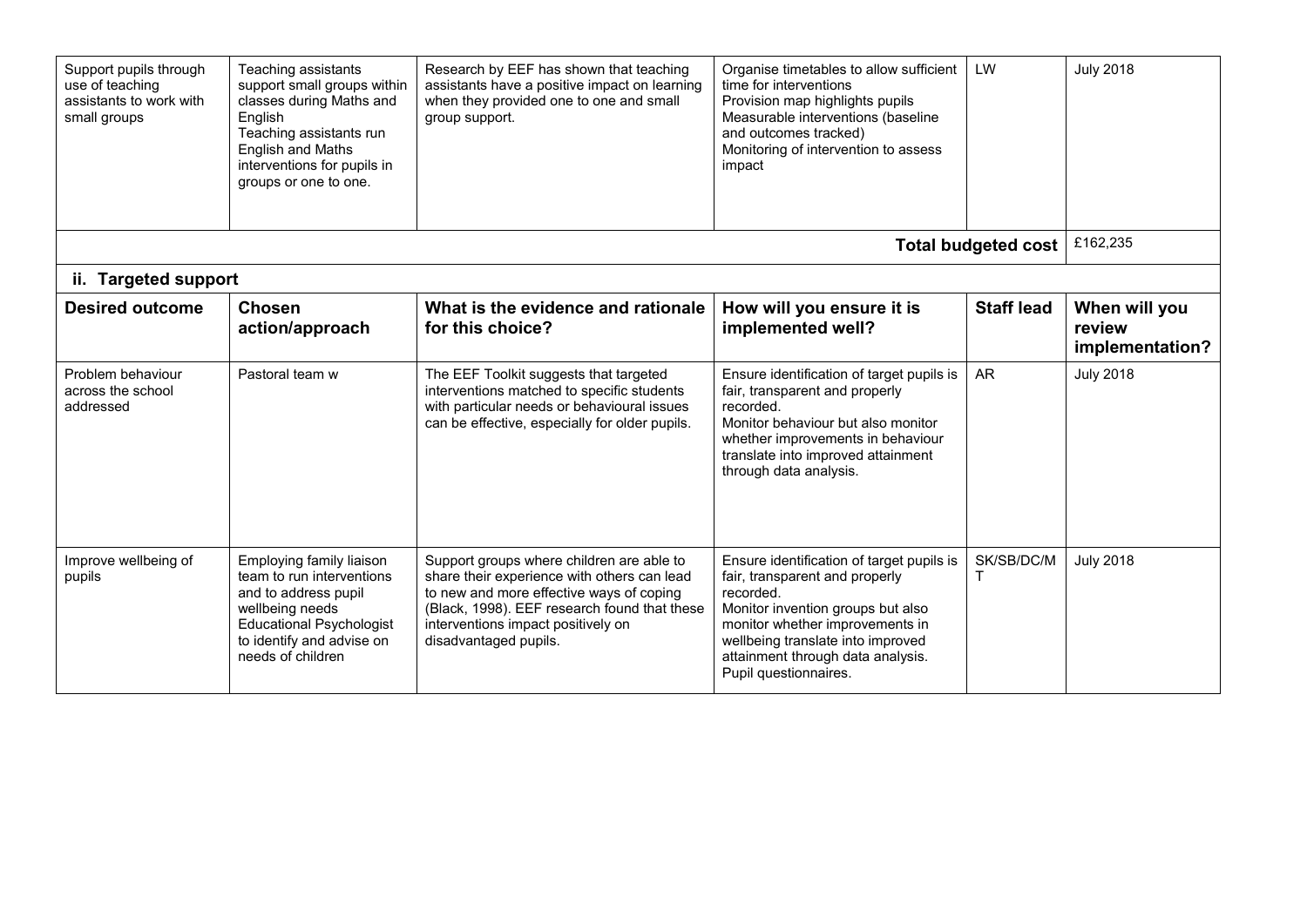| Improve parental<br>involvement                                                           | Employing family liaison<br>team to address identified<br>needs for parents which<br>impact upon pupils<br>Parental engagement<br>activities to include school-<br>home links, support and<br>training for parents and<br>family and community<br>based interventions | DFE report entitled 'Review of Best Practice<br>in Parental Engagement' found that parental<br>engagement has a large and positive impact<br>on children's learning.                                                                                                                                                                                                                                               | Organising the calendar to ensure<br>opportunities and identified and<br>planned for<br>Parent questionnaire and evaluations<br>Parent view                                                                                                                                       | LW/SB               | <b>July 2018</b>                           |
|-------------------------------------------------------------------------------------------|-----------------------------------------------------------------------------------------------------------------------------------------------------------------------------------------------------------------------------------------------------------------------|--------------------------------------------------------------------------------------------------------------------------------------------------------------------------------------------------------------------------------------------------------------------------------------------------------------------------------------------------------------------------------------------------------------------|-----------------------------------------------------------------------------------------------------------------------------------------------------------------------------------------------------------------------------------------------------------------------------------|---------------------|--------------------------------------------|
| Improved oral language<br>skills in reception (and<br>improve phonics<br>outcomes in KS1) | Small group provision<br>delivered by ECAT trained<br>staff                                                                                                                                                                                                           | Some of the students need targeted support<br>to catch up. This is a programme which has<br>been independently evaluated and shown to<br>be effective in other schools.                                                                                                                                                                                                                                            | Organise timetable to ensure staff<br>delivering provision have sufficient<br>preparation and delivery time.                                                                                                                                                                      | LW                  | <b>July 2018</b>                           |
| Improved progress for<br>high attaining pupils                                            | Weekly small group<br>sessions in maths and<br>English for high-attaining<br>pupils with teachers, in<br>addition to standard<br>lessons.                                                                                                                             | We want to provide extra support to maintain<br>high attainment. Small group interventions<br>with highly qualified staff have been shown<br>to be effective, as discussed in reliable<br>evidence sources such as Visible Learning<br>by John Hattie and the EEF Toolkit. We want<br>to combine this additional provision with<br>some 'aspiration' interventions such as talks<br>from successful former pupils. | Invest in resources for teachers to<br>use.<br>Impact overseen by maths co-<br>ordinator, English coordinator and<br>Inclusion manager.<br>Engage with parents and pupils<br>before intervention begins to address<br>any concerns or questions about the<br>additional sessions. | <b>SLT</b>          | <b>July 2018</b>                           |
|                                                                                           |                                                                                                                                                                                                                                                                       |                                                                                                                                                                                                                                                                                                                                                                                                                    |                                                                                                                                                                                                                                                                                   | Total budgeted cost | £162,335                                   |
| iii. Other approaches                                                                     |                                                                                                                                                                                                                                                                       |                                                                                                                                                                                                                                                                                                                                                                                                                    |                                                                                                                                                                                                                                                                                   |                     |                                            |
| <b>Desired outcome</b>                                                                    | <b>Chosen</b><br>action/approach                                                                                                                                                                                                                                      | What is the evidence and rationale<br>for this choice?                                                                                                                                                                                                                                                                                                                                                             | How will you ensure it is<br>implemented well?                                                                                                                                                                                                                                    | <b>Staff lead</b>   | When will you<br>review<br>implementation? |
| Increased participation in<br>extracurricular activities                                  | Children will be<br>encouraged to take part in<br>extra curricular activities                                                                                                                                                                                         | The EEF Toolkit suggests that arts<br>participation improved outcomes in English,<br>Maths and Science.)                                                                                                                                                                                                                                                                                                           | Monitor amount of PP children<br>attending Extra Curricula clubs                                                                                                                                                                                                                  | SC                  | <b>July 2018</b>                           |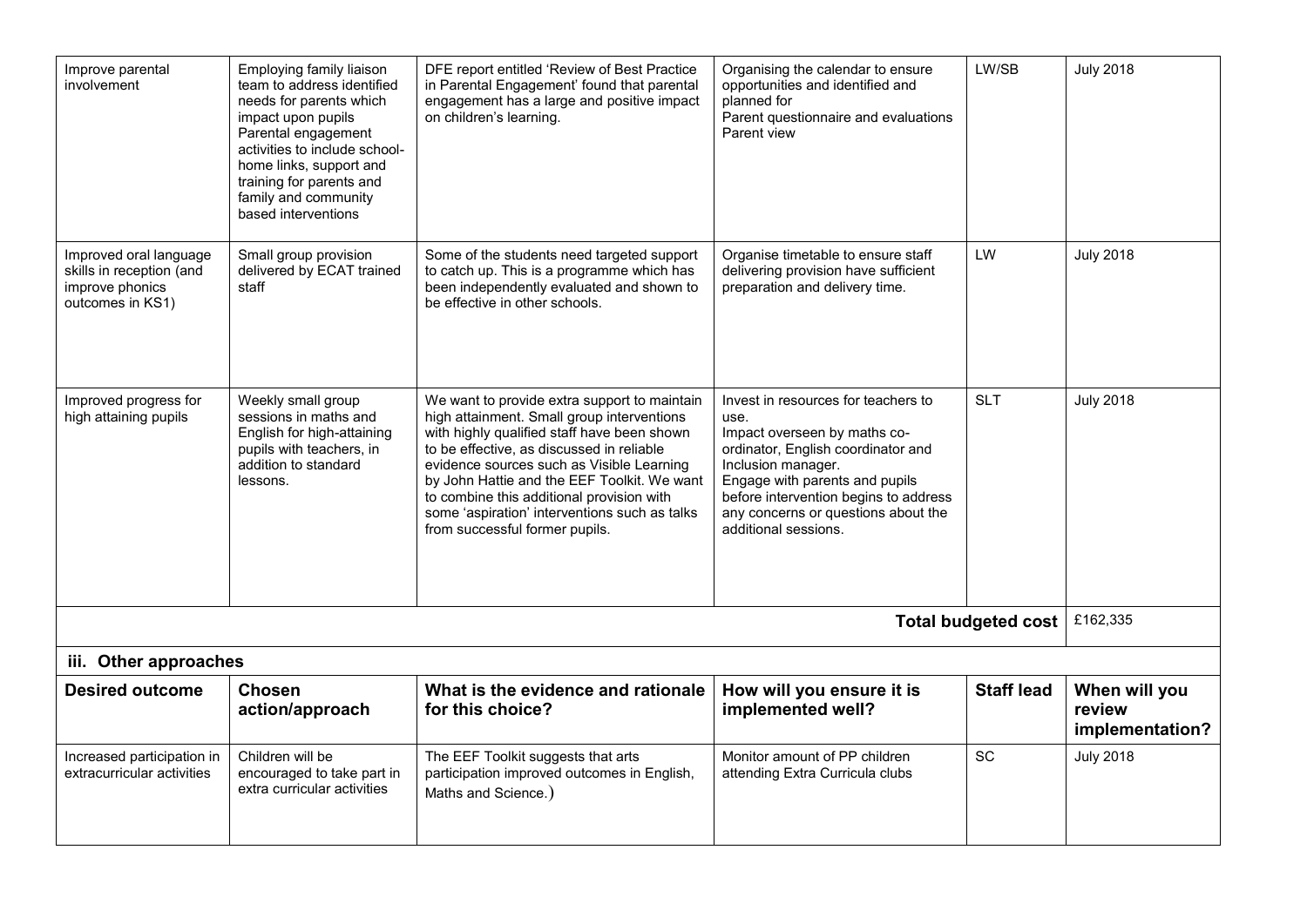| Increased attendance<br>rates                | EWO to monitor pupils and<br>follow up quickly on<br>absences. First day<br>response provision.                                           | We can't improve attainment for children if<br>they aren't actually attending school. NfER<br>briefing for school leaders identifies<br>addressing attendance as a key step.                                                                                                             | Thorough briefing of attendance<br>officer and family liaison officer about<br>existing absence issues. | SW/LAW | <b>July 2018</b> |
|----------------------------------------------|-------------------------------------------------------------------------------------------------------------------------------------------|------------------------------------------------------------------------------------------------------------------------------------------------------------------------------------------------------------------------------------------------------------------------------------------|---------------------------------------------------------------------------------------------------------|--------|------------------|
| Participate in outdoor<br>adventure learning | Residential outdoor<br>learning opportunity for<br>Year 6- Colomendy<br>School Council-London<br>Year 4- Laches Wood<br>Year 2- Kingswood | Studies of adventures learning consistently<br>show positive benefits on academic learning,<br>and other outcomes such as confidence.<br>EEF concluded that participation in outdoor<br>adventure learning can add an addition 3<br>months progress over the course of a school<br>year. | Organise the calendar so that outdoor<br>learning is planned into the calendar.                         | LD     | <b>July 2017</b> |
| Total budgeted cost                          |                                                                                                                                           |                                                                                                                                                                                                                                                                                          |                                                                                                         |        | £50,000          |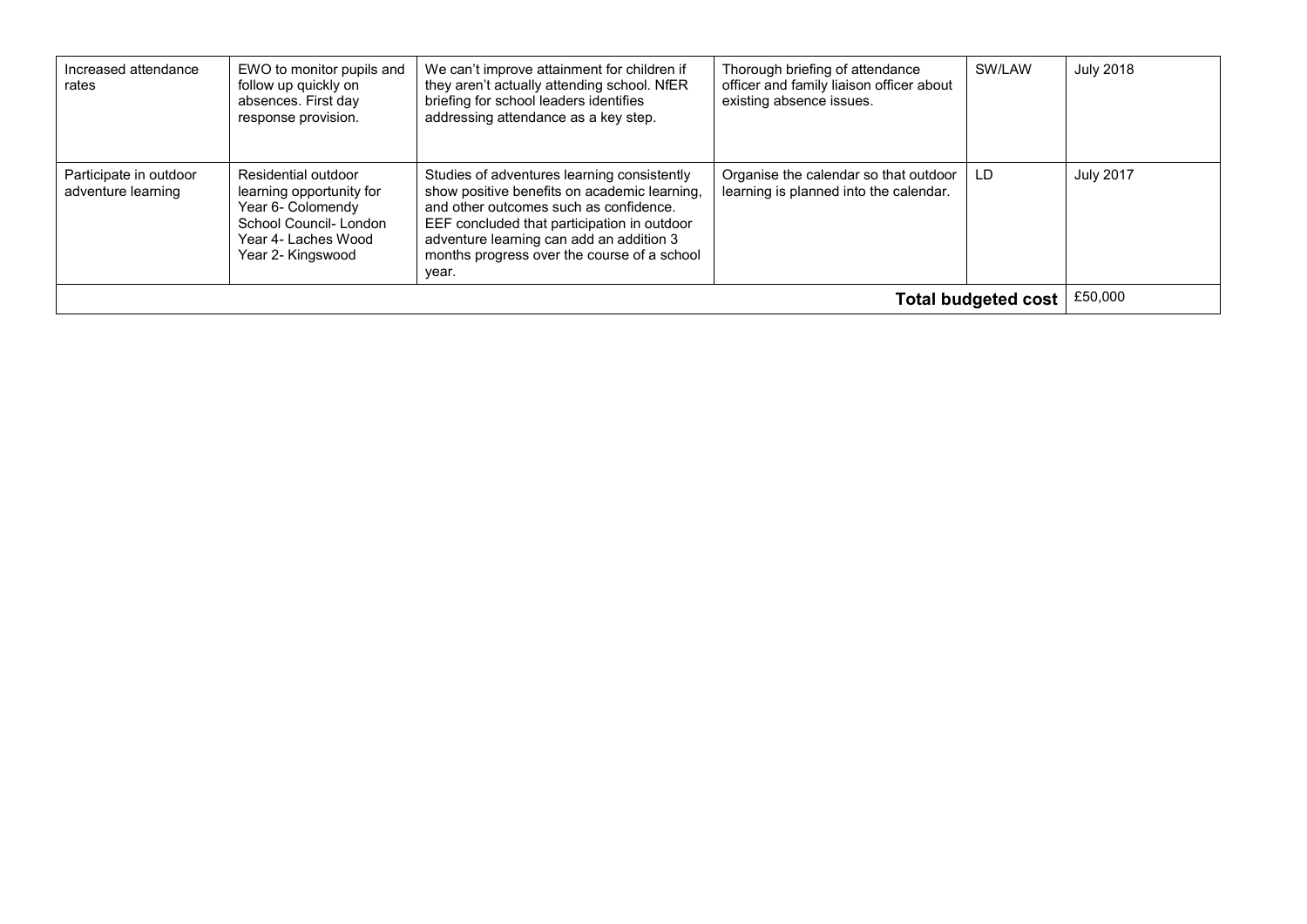| 6. Review of expenditure                                                                                     |                                                                                               |                                                                                                                                 |                                                                                                                               |                                                   |  |  |
|--------------------------------------------------------------------------------------------------------------|-----------------------------------------------------------------------------------------------|---------------------------------------------------------------------------------------------------------------------------------|-------------------------------------------------------------------------------------------------------------------------------|---------------------------------------------------|--|--|
| <b>Previous Academic Year</b>                                                                                |                                                                                               | 2016-2017                                                                                                                       |                                                                                                                               |                                                   |  |  |
| i. Quality of teaching for all                                                                               |                                                                                               |                                                                                                                                 |                                                                                                                               |                                                   |  |  |
| <b>Desired outcome</b>                                                                                       | <b>Chosen</b><br>action/approach                                                              | <b>Estimated impact:</b> Did you meet the<br>success criteria? Include impact on<br>pupils not eligible for PP, if appropriate. | <b>Lessons learned</b><br>(and whether you will continue with this approach)                                                  | Cost                                              |  |  |
| Support pupils through<br>use of teaching<br>assistants to work with<br>small groups in English<br>and Maths | Teaching assistants<br>to work in classes for<br><b>English and Maths</b><br>lessons each day | Gap closing between PP children and other pupils<br>nationally.                                                                 | Ensure all TAs are trained in a variety of interventions                                                                      | £22,776 per<br>TA per year                        |  |  |
| ii. Targeted support                                                                                         |                                                                                               |                                                                                                                                 |                                                                                                                               |                                                   |  |  |
| <b>Desired outcome</b>                                                                                       | <b>Chosen</b><br>action/approach                                                              | <b>Estimated impact:</b> Did you meet the<br>success criteria? Include impact on<br>pupils not eligible for PP, if appropriate. | <b>Lessons learned</b><br>(and whether you will continue with this approach)                                                  | Cost                                              |  |  |
| Raise attainment through<br>targeting pupils who<br>require interventions                                    | Interventions-<br>English, Maths,<br>Guided Reading,<br>Handwriting, Spelling,<br>Phonics     | Disadvantaged pupils performed in line with other<br>pupils nationally in English and Maths at KS1 and<br>KS2 assessments.      | Ensure baseline assessments take place when interventions<br>start and at the end of the intervention<br>Approach to continue | £22,776 per<br>TA per year                        |  |  |
| Improve attainment in<br>phonics by RWI booster                                                              | Interventions for RWI                                                                         | Disadvantaged pupils performed above over<br>pupils nationally in KS1 Phonics test                                              | Continue to target children who are not on track to achieve<br>phonics test                                                   | £22,776 per<br>TA per year                        |  |  |
| Improve behaviour                                                                                            | Run positive<br>behaviour groups in<br>identified year groups                                 | Reduction in behaviour incidents for most children<br>identified for interventions.                                             | Use baseline assessments such as EBD questionnaires to<br>aid in measuring impact.                                            | £57,648 per<br>year for 2<br>Pastoral<br>managers |  |  |